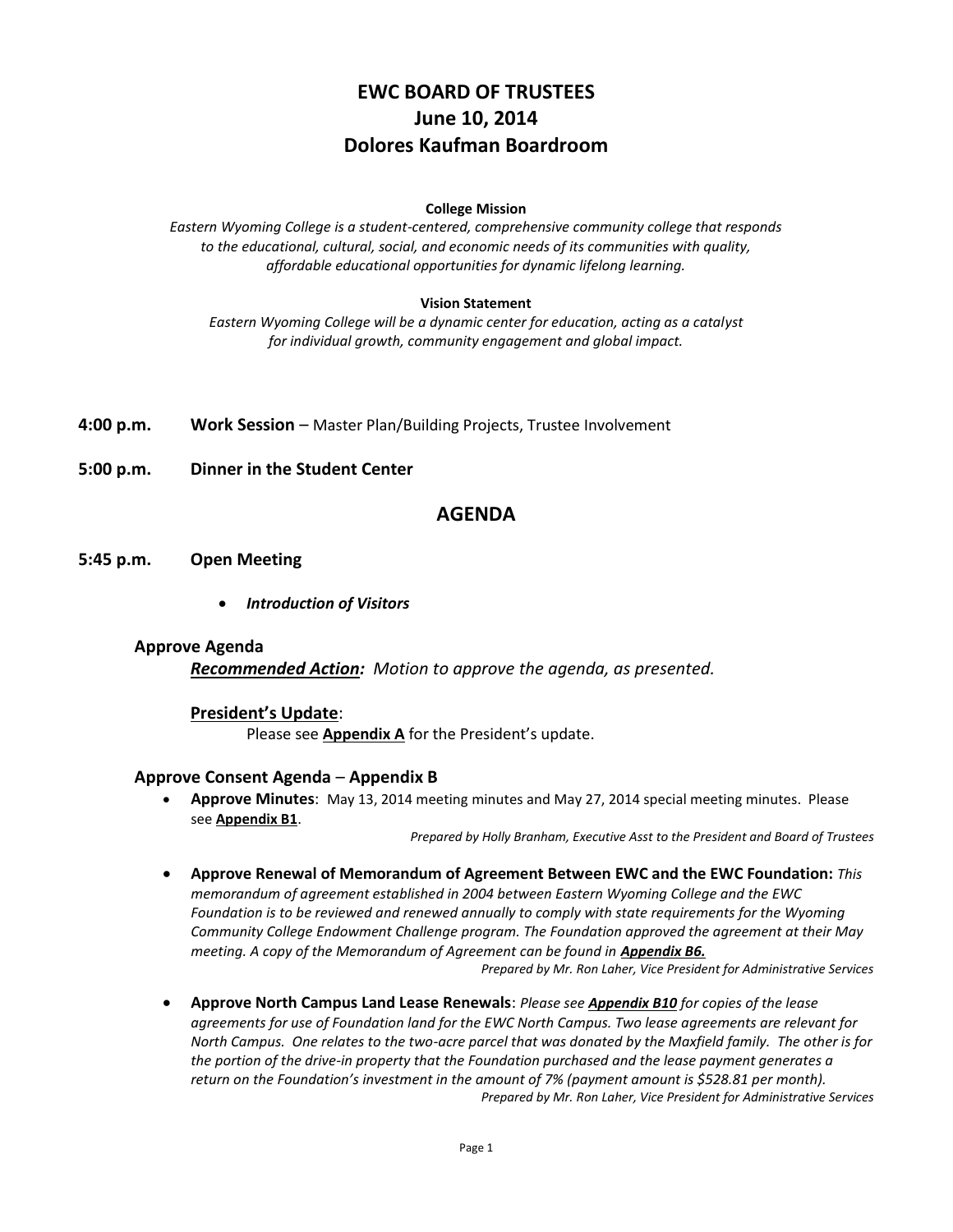- **Approve Lease Agreement for Hinkley Property**: *Please see Appendix B14 for a copy of the 12-month lease agreement between EWC and EWC Foundation. The format is similar to the other North Campus leases. The payment amount was established at a level that generates a 6% rate of return on the investment in land made by the EWC Foundation (payment amount is \$1,672.85 per month for 14 acres). Prepared by Mr. Ron Laher, Vice President for Administrative Services*
- **Approve Lancer Club Agreement**: *The Lancer Club agreement is up for renewal for FY 2015 and no changes have been made. Please see Appendix B16 for details.*

*Prepared by Holly Branham, Executive Asst to the President/Board of Trustees*

 **Approve Recommendation to Award Service and Supply Agreement to Ideal Linen Supply:** *We are asking for the Board of Trustees approval to enter into a three (3) year Service and Supply Agreement with Ideal Linen Supply, Scottsbluff, NE. There are no local suppliers who provide the various items our different departments require. Ideal Linen provides items such as dish towels, bar towels, wash cloths, hand towels, mops, walk off mats, shop coats, all Spartan chemicals and many other related items used by the Physical Plant, the Cafeteria, Student Center, Cosmetology, the Welding Department and residence halls. They also supply many of the janitorial products the Physical Plant uses. The total expenditures per year are approximately \$20,000. This is a multi-year service/supply agreement so Board approval is required to proceed. We have investigated other suppliers but Ideal Linen is the most comprehensive supplier of the items we use.*

*Submitted by Mr. Clyde Woods, Director for Procurement and Contracts*

 **Approve Scheduled Replacement of Two Motor Pool Vehicles:** *We are requesting Board of Trustees approval to seek bids for replacement of one of the Motor Pool vehicles, a 2008 Ford Taurus X. This vehicle is scheduled for replacement based on age, mileage and depreciation. The cost of this replacement is included in the approved FY-2015 budget. With your approval, I will be advertising for proposals on July 2, 2014. In conjunction with this new vehicle purchase we will be replacing two of the older Grounds/Maintenance vehicles. All funds are budgeted.*

*Submitted by Mr. Clyde Woods, Director for Procurement and Contracts*

*Trustees, please feel free to contact Dr. Armstrong prior to the board meeting regarding any questions you may have concerning the consent agenda.*

### *Recommended Action: Motion to approve the consent agenda, as presented.*

### **Action Items**

### **Approve Financial Report**

Please see **Appendix C** for the written financial report and the construction projects update.

*Prepared by Mr. Ron Laher, Vice President for Administrative Services*

### *Recommended Action: Motion to approve the financial report, as presented.*

### **Approve Appointment of Joel Alworth to the Position of Welding Instructor**

Joel Alworth is currently teaching welding at Douglas High School. Joel has a master's degree in Curriculum and Instruction from Grand Canyon University. He completed his Bachelor's degree from the University of Wyoming in Technical Education. Joel also has an Associate's degree in Industrial Education from Casper College and a Welding Certificate from EWC.

Mr. Alworth has also worked as a fabrication welder. He led the SkillsUSA team at Douglas to the state Championship in 2014. Joel has been involved and taught community education courses in Douglas as well as concurrent classes for EWC.

*Prepared by Mr. Stuart Nelson, Director of Human Resources*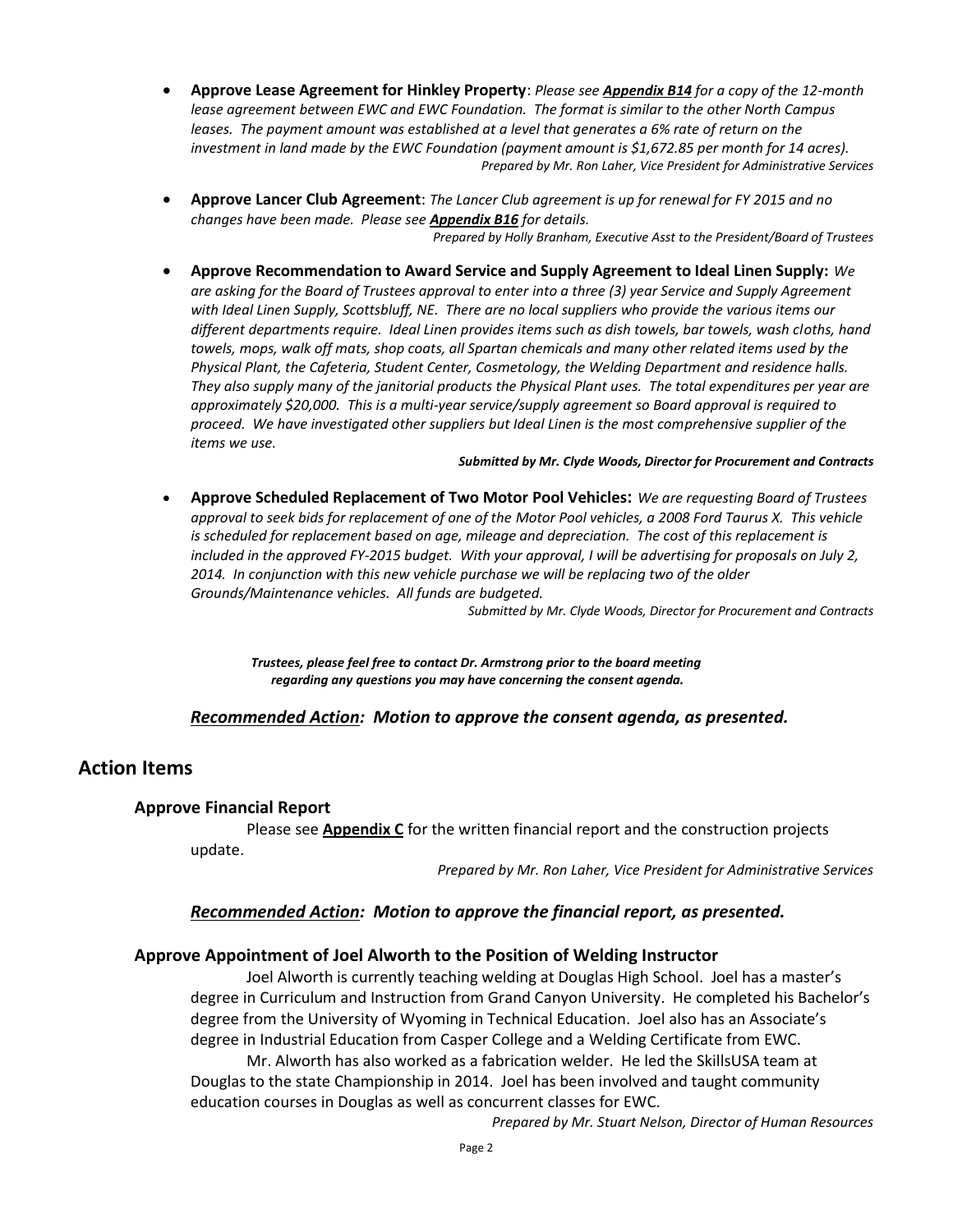# *Recommended Action: Motion to approve the appointment of Joel Alworth to the position of welding instructor, as presented.*

### **Approve Appointment of Lori Britton to the Position of Science Instructor for Douglas Campus**

Lori Britton is currently teaching High School English at Wheatland High School where she teachers Biology, Geology, Global Science and English as a Second Language. Lori also teaches concurrent classes in Biology, Medical Terminology, and Human Anatomy and Physiology for EWC. Mrs. Britton completed her Bachelors of Science Degree in Science Education with a minor in Psychology at the University of Wyoming. She completed her Master's degree at UW in Natural Science. Mrs. Britton has set up and teaches on-line courses using APEX learning and digital curriculum. She is responsible for teaching a four day comprehensive Bovine Artificial Insemination course. Her involvement in state-wide science curriculum development is on-going. Lori has experience working National Geographic and National Ag in the Classroom using GIS and developing lessons.

*Prepared by Mr. Stuart Nelson, Director of Human Resources*

# *Recommended Action: Motion to approve the appointment of Lori Britton to the position of science instructor for the Douglas Campus, as presented.*

### **Approve Appointment of Math Instructor for Torrington Campus**

Interviews are being conducted and a recommendation will be hand-carried to the board meeting.

*Prepared by Mr. Stuart Nelson, Director of Human Resources*

# *Recommended Action: Motion to approve the appointment of a math instructor for the Torrington Campus, as presented.*

### **Approve Granting Emeritus Status to Verl Petsch and Leland Vetter**

The Curriculum and Learning Council, with Dr. Armstrong's approval, is unanimously recommending both Verl Petsch and Leland Vetter be granted Emeritus Status. Emertius Status provides the same privileges awarded benefitted personnel in the areas of EWC tuition waivers, fitness center waivers, bookstore discounts, cosmetology discounts, and athletic event passes. *Prepared by Holly Branham, Executive Assistant to the President and Board of Trustees*

# *Recommended Action: Motion to approve granting Emeritus Status to Verl Petsch and Leland Vetter, as presented*.

### **Approve Granting Honored Retiree Status**

The Leadership Team is recommending the Board of Trustees grant Honored Retiree Status to Carmie Howe, Eme Escamilla, and Jim Maffe. Honored Retiree Status provides the same privileges awarded benefitted personnel in the areas of EWC tuition waivers, fitness center waivers, bookstore discounts, cosmetology discounts, and athletic event passes. *Prepared by Holly Branham, Executive Assistant to the President and Board of Trustees*

*Recommended Action: Motion to approve granting Honored Retiree Status to Carmie Howe, Eme Escamilla, and Jim Maffe, as presented.*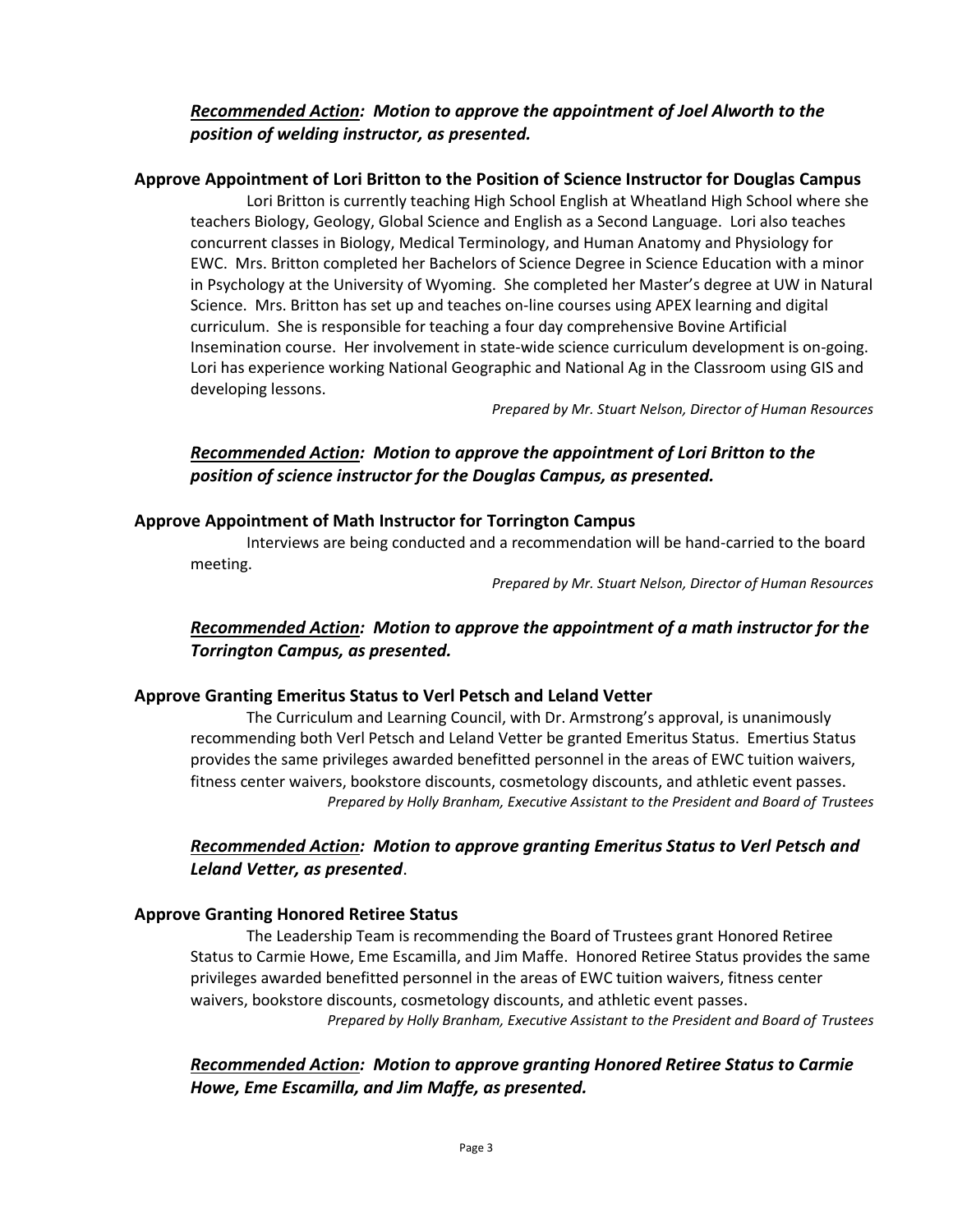# **Accept the State of Wyoming, Dept. of Administration and Information, Construction Management and the EWC Advisory Group's Selection for Architectural Services for the Construction of the Career and Technical Education Center**

The Wyoming Department of Administration, Construction Management and the EWC Advisory Group, with Dr. Armstrong's participation, conducted interviews of the selected architectural firms who submitted Statements of Qualifications for the Career and Technical Education Center (CTEC) construction project. Four out of the ten firms submitting were asked to interview. Those firms interviewed were GSG Architecture, Casper, Wyoming; TSP, Sheridan, Wyoming (Master Plan); CTA Architects Engineers, Billings, Montana and Slaterpaull Architects, Denver, Colorado.

Slaterpaull Architects received the highest rating as the most qualified firm by the matrix scoring chart designed by the A&I Construction Management team. This selection will be qualification based as required by State Statute. We unanimously support the selection of Slaterpaull Architects and ask that the Board of Trustees accept this recommendation **subject to successful fee negotiations**.

> *Submitted by Mr. Clyde Woods, Director for Procurement and Contracts; Mr. Ron Laher, Vice President for Administration; Keith Jarvis, Director for Physical Plant; Dr. Tom Armstrong, President*

*Recommended Action: Motion to accept the State Construction Management and the EWC Advisory Group's selection of Slaterpaull Architects for architectural services related to the Career and Technical Education Center project, as recommended.* 

# **INFORMATION ITEMS**

### **Learning Update**:

Please see **Appendix D** for the Learning update.

*Prepared by Dr. Dee Ludwig, Vice President for Learning*

o **Instructional Program Reviews – Part One**: Please see **Appendix E** for the program review of EWC's Physical Education Program.

*Prepared by the Physical Education Faculty, the Science Division Chair, and the Vice President for Learning*

o **Strategic Planning 2014-2015 Summary**: Please see **Appendix F** for the strategic planning summary.

> *Prepared by Ms. Lynn Wamboldt, Administrative Specialist for Institutional Effectiveness*

### **Student Services Update**:

Please see **Appendix G** for the Student Services update.

*Prepared by Dr. Rex Cogdill, Vice President for Student Services*

### **Human Resources Update**:

Please see **Appendix H** for the Human Resources update.

*Prepared by Mr. Stuart Nelson, Director of Human Resources*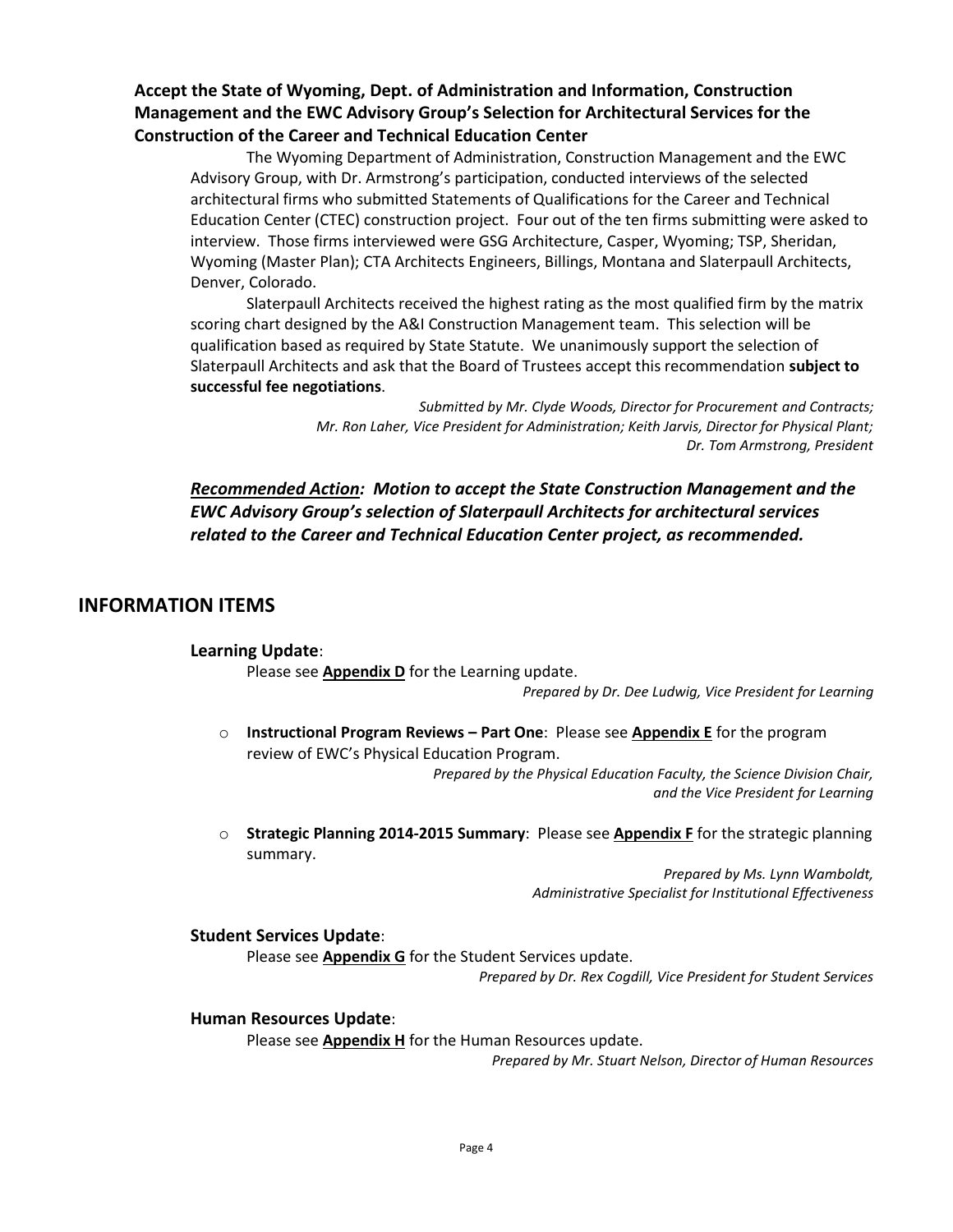# **Trustee Topics**

 **WACCT Meeting –** June 13, 2014, **7:00-9:00 a.m**., Casper College Gateway Building, Room 218 (See **Appendix I**)

**Executive Session – Personnel**

*Recommended Action: Motion to adjourn to executive session to discuss personnel.*

**Adjournment**